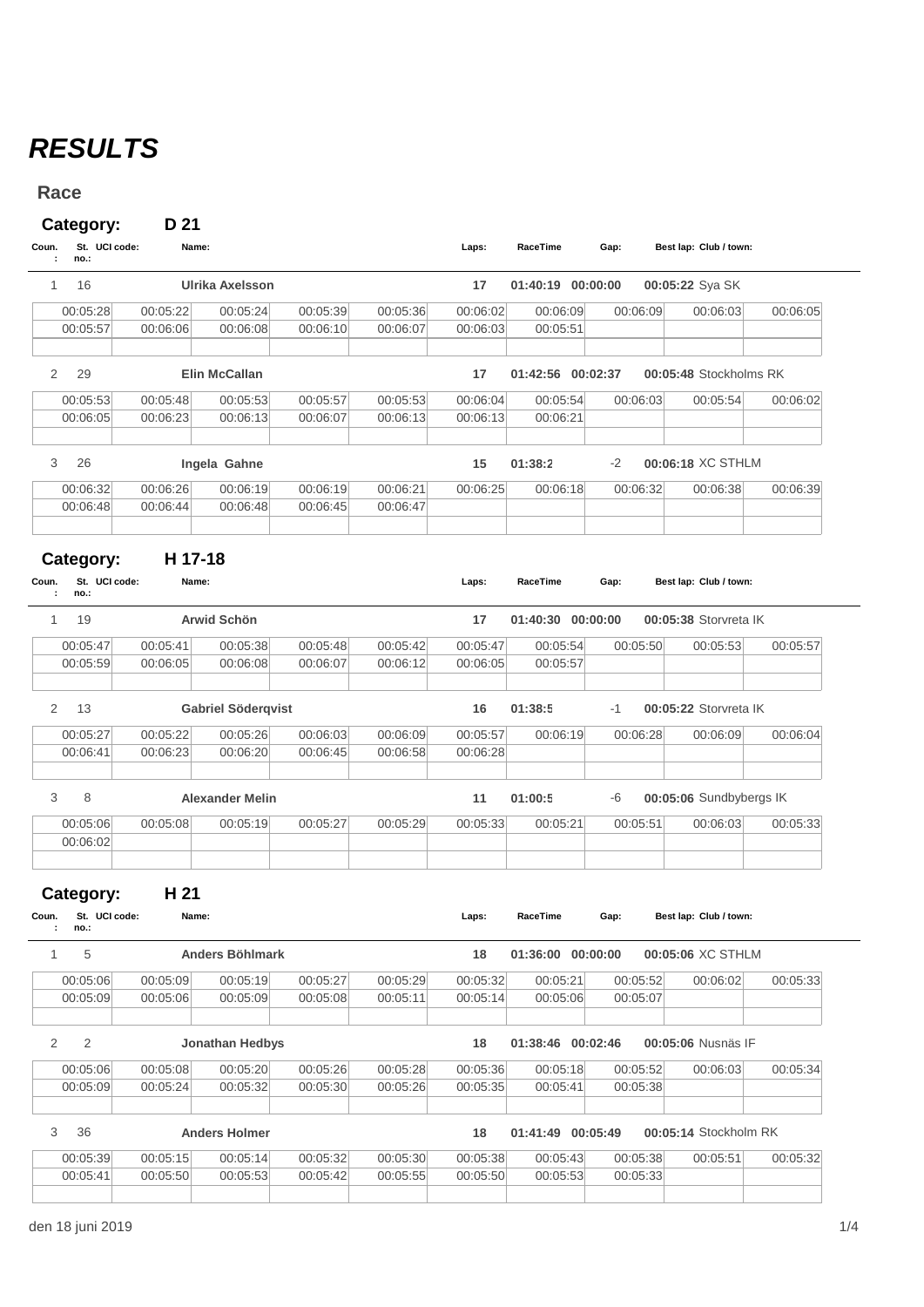| 4                     | 10                                 |                      | <b>Marcus Look</b>        |                      |                      | 18                   | 01:41:50 00:05:50 |          | 00:05:20 XC Sthlm Ski Club   |                                   |
|-----------------------|------------------------------------|----------------------|---------------------------|----------------------|----------------------|----------------------|-------------------|----------|------------------------------|-----------------------------------|
|                       | 00:05:27                           | 00:05:22             | 00:05:20                  | 00:05:33             | 00:05:31             | 00:05:37             | 00:05:43          | 00:05:41 | 00:05:52                     | 00:05:30                          |
|                       | 00:05:40                           | 00:05:49             | 00:05:53                  | 00:05:42             | 00:05:55             | 00:05:49             | 00:05:55          | 00:05:31 |                              |                                   |
| 5                     | 4                                  |                      | <b>Jesper Larsson</b>     |                      |                      | 17                   | 01:37:0           | $-1$     | 00:05:08 XC Sthlm Ski Club   |                                   |
|                       | 00:05:08                           | 00:05:16             | 00:05:32                  | 00:05:44             | 00:05:32             | 00:05:38             | 00:05:40          | 00:05:47 | 00:05:50                     | 00:05:32                          |
|                       | 00:05:37                           | 00:05:46             | 00:05:53                  | 00:06:20             | 00:05:50             | 00:05:57             | 00:06:02          |          |                              |                                   |
| 6                     | 6                                  |                      | Jonas Böhlmark            |                      |                      | 17                   | 01:38:0           | $-1$     |                              | 00:05:07 Nacka Värmdö   PT of Swe |
|                       | 00:05:07                           | 00:05:18             | 00:05:31                  | 00:05:44             | 00:05:30             | 00:05:38             | 00:05:44          | 00:05:38 | 00:05:49                     | 00:05:33                          |
|                       | 00:05:42                           | 00:05:49             | 00:05:53                  | 00:05:42             | 00:05:54             | 00:05:53             | 00:07:37          |          |                              |                                   |
| $\overline{7}$        | $\mathbf{1}$                       |                      | <b>Robert Brundin</b>     |                      |                      | 17                   | 01:39:5           | $-1$     | 00:05:07 Karlslunds IF SF    |                                   |
|                       | 00:05:07                           | 00:05:07             | 00:05:19                  | 00:05:26             | 00:05:31             | 00:05:35             | 00:05:18          | 00:05:52 | 00:06:02                     | 00:05:32                          |
|                       | 00:05:33                           | 00:05:53             | 00:06:12                  | 00:06:26             | 00:06:51             | 00:06:55             | 00:07:15          |          |                              |                                   |
|                       |                                    |                      |                           |                      |                      |                      |                   |          |                              |                                   |
| 8                     | 18                                 |                      | <b>Anders Carbonnier</b>  |                      |                      | 17                   | 01:40:2           | $-1$     | 00:05:38 XC Sthlm Ski Club   |                                   |
|                       | 00:05:47                           | 00:05:41             | 00:05:38                  | 00:05:48             | 00:05:42             | 00:05:46             | 00:05:54          | 00:05:50 | 00:05:52                     | 00:05:58                          |
|                       | 00:05:58                           | 00:06:05             | 00:06:08                  | 00:06:08             | 00:06:10             | 00:06:04             | 00:05:55          |          |                              |                                   |
| 9                     | 11                                 |                      | <b>Theodor Danielsson</b> |                      |                      | 17                   | 01:42:5           | -1       | 00:05:25 Enebybergs IF       |                                   |
|                       | 00:05:26                           | 00:05:25             | 00:06:22                  | 00:06:09             | 00:05:52             | 00:06:02             | 00:06:02          | 00:06:08 | 00:05:54                     | 00:05:57                          |
|                       | 00:06:17                           | 00:06:15             | 00:06:14                  | 00:06:08             | 00:06:11             | 00:06:14             | 00:06:22          |          |                              |                                   |
|                       |                                    |                      |                           |                      |                      |                      |                   |          |                              |                                   |
|                       | Category:<br>St. UCI code:<br>no.: | H 35<br>Name:        |                           |                      |                      | Laps:                | RaceTime          | Gap:     | Best lap: Club / town:       |                                   |
| Coun.<br>$\mathbf{1}$ | 35                                 |                      | Johan Wahlberg            |                      |                      | 18                   | 01:41:45 00:00:00 |          | 00:05:12 Stockholm RK        |                                   |
|                       | 00:05:39                           | 00:05:17             | 00:05:12                  | 00:05:33             | 00:05:30             | 00:05:37             | 00:05:43          | 00:05:39 | 00:05:50                     | 00:05:33                          |
|                       | 00:05:42                           | 00:05:49             | 00:05:53                  | 00:05:42             | 00:05:54             | 00:05:50             | 00:05:53          | 00:05:29 |                              |                                   |
| 2                     | 12                                 |                      | Jonas Sjölin              |                      |                      | 18                   | 01:41:51 00:00:06 |          | 00:05:22 Bravura Sports Club |                                   |
|                       | 00:05:26                           | 00:05:22             | 00:05:24                  | 00:05:29             | 00:05:31             | 00:05:37             | 00:05:43          | 00:05:39 | 00:05:48                     | 00:05:34                          |
|                       | 00:05:41                           | 00:05:46             | 00:05:57                  | 00:05:42             | 00:05:53             | 00:05:51             | 00:05:53          | 00:05:35 |                              |                                   |
| 3                     | 14                                 |                      | <b>Magnus Nygren</b>      |                      |                      | 17                   | 01:40:2           | $-1$     | 00:05:39 Väsby SK            |                                   |
|                       | 00:05:39                           |                      |                           |                      |                      |                      | 00:05:52          |          |                              |                                   |
|                       | 00:05:57                           | 00:05:44<br>00:06:05 | 00:05:42<br>00:06:09      | 00:05:49<br>00:06:07 | 00:05:41<br>00:06:11 | 00:05:49<br>00:06:01 | 00:05:57          | 00:05:51 | 00:05:52                     | 00:05:58                          |
|                       |                                    |                      |                           |                      |                      |                      |                   |          |                              |                                   |
|                       | Category:                          | H 45                 |                           |                      |                      |                      |                   |          |                              |                                   |
| Coun.                 | St. UCI code:<br>no.:              | Name:                |                           |                      |                      | Laps:                | RaceTime          | Gap:     | Best lap: Club / town:       |                                   |
| 1                     | 3                                  |                      | <b>Carl Troedsson</b>     |                      |                      | 18                   | 01:38:34 00:00:00 |          | 00:05:02 Stockholms RK       |                                   |
|                       | 00:05:02                           | 00:05:13             | 00:05:20                  | 00:05:26             | 00:05:30             | 00:05:32             | 00:05:20          | 00:05:53 | 00:06:02                     | 00:05:33                          |
|                       | 00:05:09                           | 00:05:25             | 00:05:30                  | 00:05:30             | 00:05:27             | 00:05:35             | 00:05:41          | 00:05:26 |                              |                                   |
| 2                     | 34                                 |                      | Johan Myhr                |                      |                      | 18                   | 01:41:46 00:03:12 |          | 00:05:13 Bravura Sports Club |                                   |
|                       | 00:05:40                           | 00:05:16             | 00:05:13                  | 00:05:31             | 00:05:32             | 00:05:36             | 00:05:42          | 00:05:39 | 00:05:49                     | 00:05:33                          |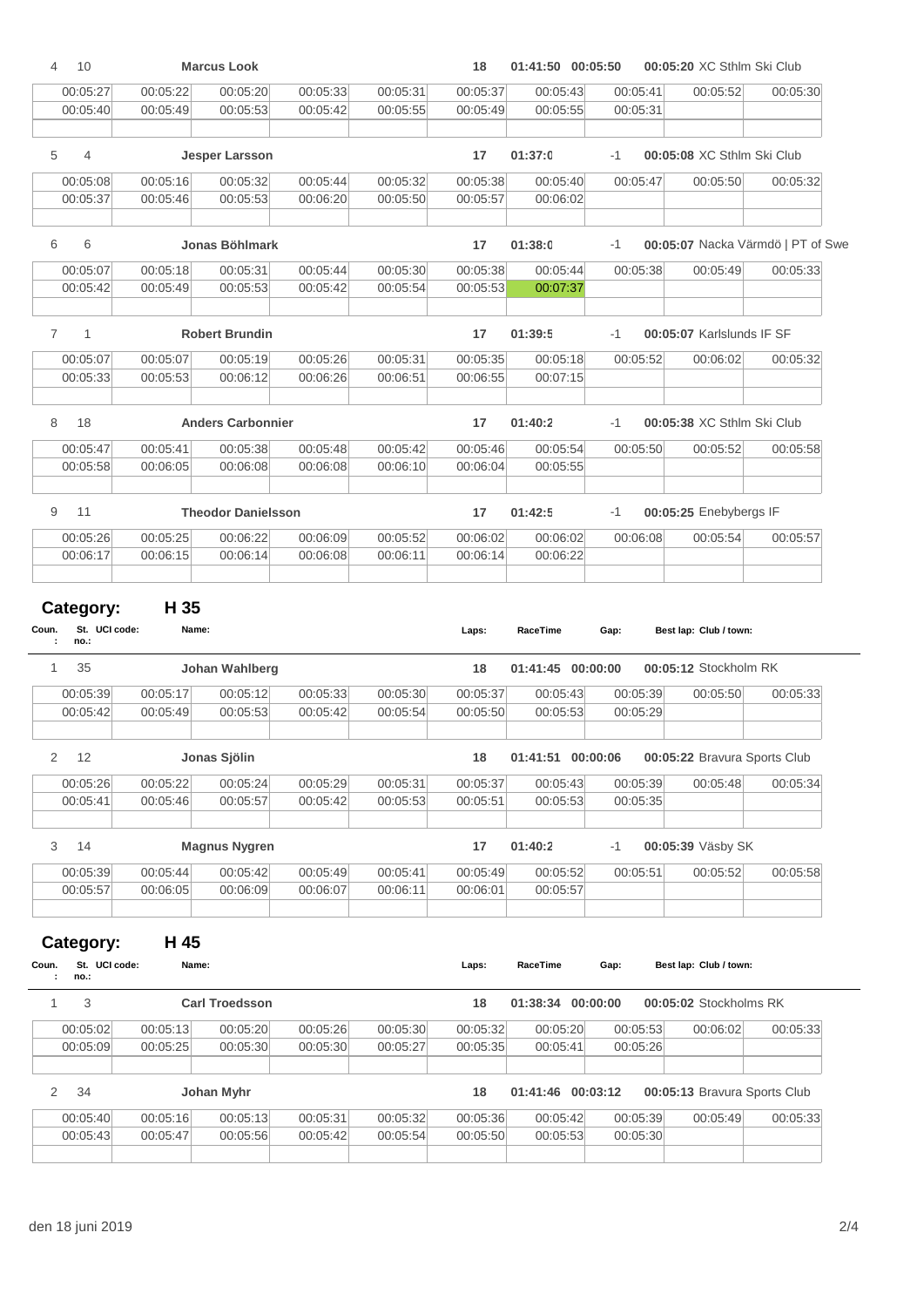| 3            | 9                     |                      | <b>Peter Gustafsson</b>  |                      |                      | 18                   | 01:41:47 00:03:13 |          | 00:05:23 XC Sthlm Ski Club       |          |
|--------------|-----------------------|----------------------|--------------------------|----------------------|----------------------|----------------------|-------------------|----------|----------------------------------|----------|
|              | 00:05:25              | 00:05:23             | 00:05:23                 | 00:05:32             | 00:05:33             | 00:05:35             | 00:05:43          | 00:05:40 | 00:05:48                         | 00:05:32 |
|              | 00:05:43              | 00:05:49             | 00:05:53                 | 00:05:42             | 00:05:54             | 00:05:50             | 00:05:53          | 00:05:29 |                                  |          |
|              |                       |                      |                          |                      |                      |                      |                   |          |                                  |          |
| 4            | $\overline{7}$        |                      | Peter Öhman              |                      |                      | 18                   | 01:41:48 00:03:14 |          | 00:05:22   19 IF                 |          |
|              | 00:05:24              | 00:05:26             | 00:05:22                 | 00:05:30             | 00:05:31             | 00:05:38             | 00:05:42          | 00:05:39 | 00:05:49                         | 00:05:33 |
|              | 00:05:41              | 00:05:49             | 00:05:54                 | 00:05:42             | 00:05:54             | 00:05:50             | 00:05:54          | 00:05:30 |                                  |          |
|              |                       |                      |                          |                      |                      |                      |                   |          |                                  |          |
| 5            | 15                    |                      | Kenneth Nybohm           |                      |                      | 17                   | 01:40:1           | $-1$     | 00:05:36 Sundbybergs IK          |          |
|              | 00:05:36              | 00:05:47             | 00:05:44                 | 00:05:48             | 00:05:42             | 00:05:47             | 00:05:53          | 00:05:51 | 00:05:51                         | 00:05:59 |
|              | 00:05:59              | 00:06:03             | 00:06:10                 | 00:06:06             | 00:06:11             | 00:06:02             | 00:05:49          |          |                                  |          |
|              |                       |                      |                          |                      |                      |                      |                   |          |                                  |          |
| 6            | 17                    |                      | <b>Urban Johansson</b>   |                      |                      | 16                   | 01:42:4           | -2       | 00:05:57 Väsby SK                |          |
|              | 00:05:59              | 00:05:57             | 00:06:02                 | 00:06:20             | 00:06:28             | 00:06:43             | 00:06:26          | 00:06:18 | 00:06:24                         | 00:06:29 |
|              | 00:06:36              | 00:06:37             | 00:06:29                 | 00:06:45             | 00:06:41             | 00:06:28             |                   |          |                                  |          |
| $\mathbf{7}$ | 27                    |                      | <b>Patrik Karpaty</b>    |                      |                      | 15                   | 01:39:0           | -3       | 00:06:16 Karlslunds IF           |          |
|              | 00:06:35              | 00:06:25             | 00:06:16                 | 00:06:20             | 00:06:22             | 00:06:33             | 00:06:33          | 00:06:28 | 00:06:30                         | 00:06:38 |
|              | 00:06:43              | 00:06:42             | 00:06:54                 | 00:06:55             | 00:07:11             |                      |                   |          |                                  |          |
|              |                       |                      |                          |                      |                      |                      |                   |          |                                  |          |
| 8            | 28                    |                      | görgen aHartikainen      |                      |                      | 14                   | 01:46:0           | -4       | 00:07:01 Jumkils if              |          |
|              | 00:07:01              | 00:07:06             | 00:07:14                 | 00:07:19             | 00:07:31             | 00:07:43             | 00:07:35          | 00:07:43 | 00:07:53                         | 00:07:44 |
|              | 00:07:38              | 00:07:50             | 00:07:48                 | 00:08:00             |                      |                      |                   |          |                                  |          |
|              |                       |                      |                          |                      |                      |                      |                   |          |                                  |          |
| 9            | 24                    |                      | <b>Björn Ravnell</b>     |                      |                      | 14                   | 01:47:0           | $-4$     | 00:06:30 Bäckebo Skid och Motion |          |
|              | 00:06:33              | 00:06:30             | 00:06:37                 | 00:07:32             | 00:06:56             | 00:07:17             | 00:07:28          | 00:07:37 | 00:07:47                         | 00:07:56 |
|              | 00:08:26              | 00:09:44             | 00:08:08                 | 00:08:30             |                      |                      |                   |          |                                  |          |
| 10           | 25                    |                      | <b>Jonas Wesel</b>       |                      |                      | 13                   | 01:40:1           | -5       | 00:06:34 AXA sc                  |          |
|              | 00:06:34              | 00:06:35             | 00:06:53                 | 00:07:07             | 00:07:29             | 00:07:38             | 00:08:04          | 00:08:11 | 00:08:23                         | 00:08:20 |
|              | 00:08:29              | 00:08:34             | 00:07:58                 |                      |                      |                      |                   |          |                                  |          |
| 11           | 30                    |                      | <b>David Aguilar</b>     |                      |                      | 12                   | 01:39:3           | -6       | 00:07:36 Jumkils if              |          |
|              | 00:07:36              | 00:07:46             | 00:07:57                 | 00:07:59             | 00:08:12             | 00:07:54             | 00:08:05          | 00:08:21 | 00:09:08                         | 00:08:19 |
|              | 00:08:54              | 00:09:23             |                          |                      |                      |                      |                   |          |                                  |          |
|              | Category:             | H 55                 |                          |                      |                      |                      |                   |          |                                  |          |
| Coun.        | St. UCI code:<br>no.: | Name:                |                          |                      |                      | Laps:                | RaceTime          | Gap:     | Best lap: Club / town:           |          |
| 1            | 33                    |                      | Kenneth Berglund         |                      |                      | 18                   | 01:42:34 00:00:00 |          | 00:05:16 Bravura Sports Club     |          |
|              | 00:05:39              | 00:05:16             | 00:05:23                 | 00:05:35             | 00:05:32             | 00:05:34             | 00:05:35          | 00:05:34 | 00:05:50                         | 00:05:33 |
|              | 00:05:42              | 00:05:48             | 00:05:47                 | 00:05:45             | 00:05:58             | 00:05:51             | 00:06:00          | 00:06:12 |                                  |          |
|              |                       |                      |                          |                      |                      |                      |                   |          |                                  |          |
| 2            | 38                    |                      | <b>Anders Rudolfsson</b> |                      |                      | 17                   | 01:42:2           | -1       | 00:05:41 Sundbybergs IK          |          |
|              | 00:06:02              | 00:05:41             | 00:05:52                 | 00:05:57             | 00:05:53             | 00:06:02             | 00:05:54          | 00:06:05 | 00:05:52                         | 00:06:03 |
|              | 00:06:06              | 00:06:23             | 00:06:13                 | 00:06:05             | 00:06:15             | 00:06:00             | 00:06:01          |          |                                  |          |
| 3            | 21                    |                      | Rolf Vikström Look       |                      |                      | 16                   | 01:42:4           | $-2$     | 00:06:06 Brottby SK              |          |
|              |                       |                      |                          |                      |                      |                      |                   |          |                                  |          |
|              | 00:06:14<br>00:06:38  | 00:06:09<br>00:06:36 | 00:06:06<br>00:06:28     | 00:06:15<br>00:06:46 | 00:06:19<br>00:06:41 | 00:06:26<br>00:06:27 | 00:06:26          | 00:06:17 | 00:06:25                         | 00:06:28 |
|              |                       |                      |                          |                      |                      |                      |                   |          |                                  |          |
|              |                       |                      |                          |                      |                      |                      |                   |          |                                  |          |